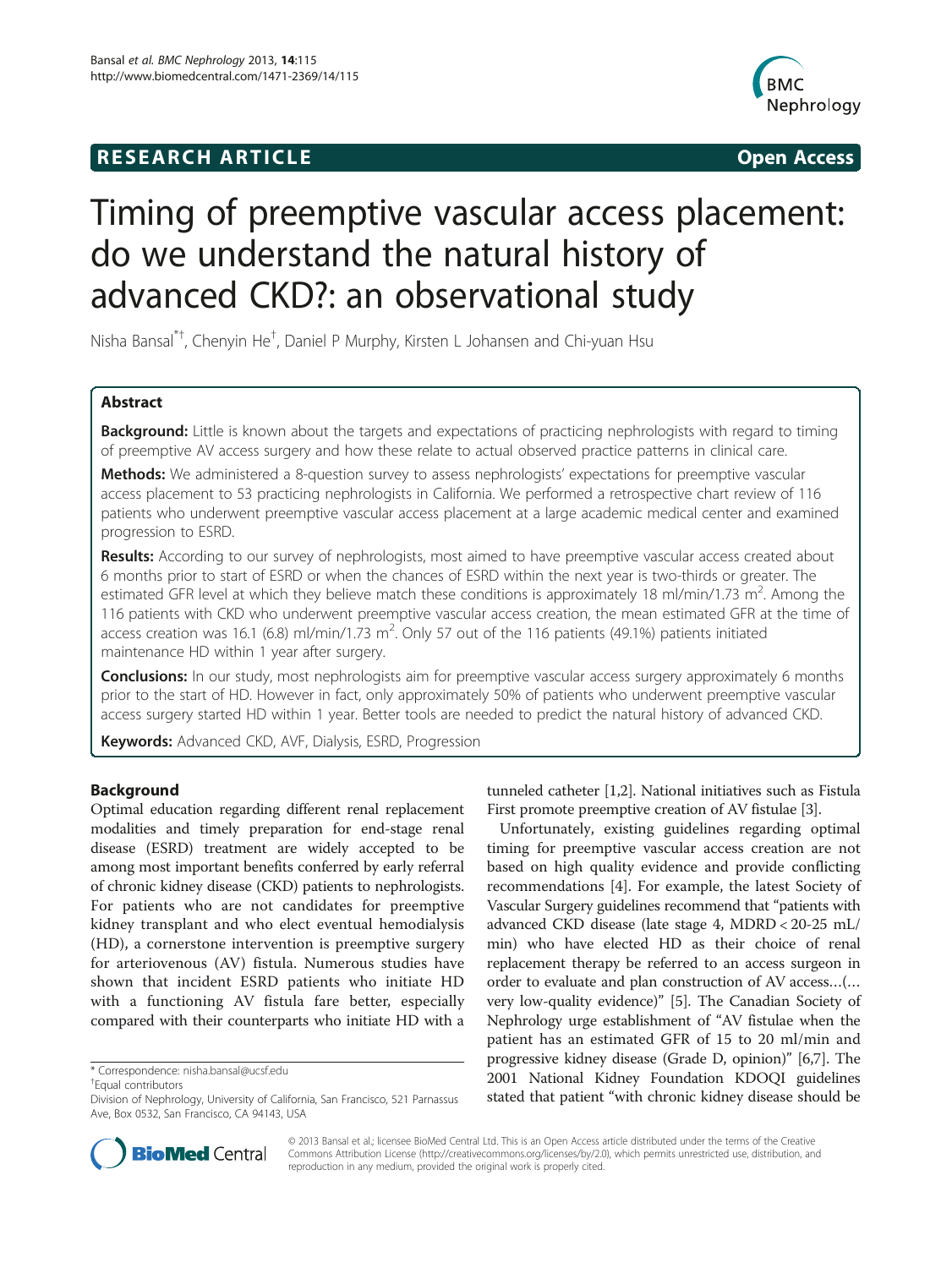<span id="page-1-0"></span>referred for surgery to attempt construction of a primary AV fistula when their creatinine clearance is < 25 mL/min, their serum creatinine level is >4 mg/dL, or within 1 year of an anticipated need for HD… (Opinion)" [\[8](#page-5-0)]. This was subsequently revised in 2006 without evidential justification to: "A fistula should be placed at least 6 months before the anticipated start of HD treatments. This timing allows for access evaluation and additional time for revision to ensure a working fistula is available at initiation of HD therapy (B)" [[9\]](#page-5-0).

In an ideal world, guidelines regarding optimal timing of AV access surgery and physicians' recommendation to patients in this arena should be grounded in a thorough understanding of the natural history of advanced CKD. For example, if the goal is for patients to undergo access surgery 6 or 12 months prior to anticipated start of maintenance dialysis, what should the corresponding (estimated) glomerular filtration rate (GFR) threshold be? Similarly, what is the likelihood of ESRD at a given GFR level? To better understand these issues, we surveyed nephrologists to better understand physician expectations regarding preemptive AV access surgery. Then we examined current preemptive AV fistula practice pattern at an academic medical center and estimated, using a newly developed equation, the likelihood of ESRD among patients who actually underwent AV access surgery.

## Methods

#### Survey of nephrologists

To explore clinical considerations and thresholds for vascular access referral, we administered a voluntary and anonymous short 8-question survey (Additional file [1](#page-4-0)) to three populations of physicians: 1) full time academic faculty members based at one of the three main University of California at San Francisco (UCSF) teaching hospitals: UCSF Medical Center, San Francisco Veterans Affairs Medical Center and San Francisco General Hospital; 2) community and academic nephrologists attending a dinner presentation in San Diego in September, 2012 and 3) community and academic nephrologists attending an annual medical directors' meeting for a non-profit dialysis company in September 2012. We excluded current fellows in training. We collected demographic information about the survey participants. Survey questions included: How many months prior to the initiation of HD should an AV fistula be created? At what estimated GFR should an AV fistula be created? At what likelihood of ESRD within 1 year should an AV fistula be created? (Additional file [1\)](#page-4-0).

Current preemptive vascular access creation practice pattern Medical records for all consecutive patients seen by nine attending physicians at the University of California at San Francisco (UCSF) Medical Center Nephrology and Hypertension Faculty Practices between July 1, 1999

and December 31, 2010 were reviewed  $(N = 2995)$ . We identified 122 patients who underwent vascular access creation (either AV fistula or AV graft). Of the 122, 6 were excluded since they did not have follow-up information within 1 year of vascular access placement, leaving a final analytic sample of  $N = 116$  (Figure 1). Information was abstracted from clinic notes and electronic medical records including: demographics, comorbidities and estimated GFR (by the Modification of Diet in Renal Disease study equation) [\[10](#page-5-0)]. All patients were followed for at least one year following surgery.

#### Probability of ESRD according to prediction equation

As noted above, current guidelines mostly rely on a static (estimated) GFR threshold or anticipated time to ESRD to guide optimal timing of preemptive vascular access surgery. It is possible that an alternative risk-score based approach may be superior (i.e. preemptive vascular access surgery will be recommended only for patients whose likelihood of developing ESRD in the near future exceeds a certain threshold). To explore this, we estimated probability of ESRD using a recently published predictive model by Tangri et al., among all 116 UCSF Medical Center patients who underwent preemptive vascular access placement [[11\]](#page-5-0).

Institutional review board approval from the UCSF Human Research Protection Program was obtained for this study.

#### Results

#### Surveys of nephrologists

The results of the 3 surveys were remarkably consistent (Table [1\)](#page-2-0). Most nephrologists aimed to have preemptive vascular access created about 6 months prior to start of ESRD or when the chances of ESRD within the next year

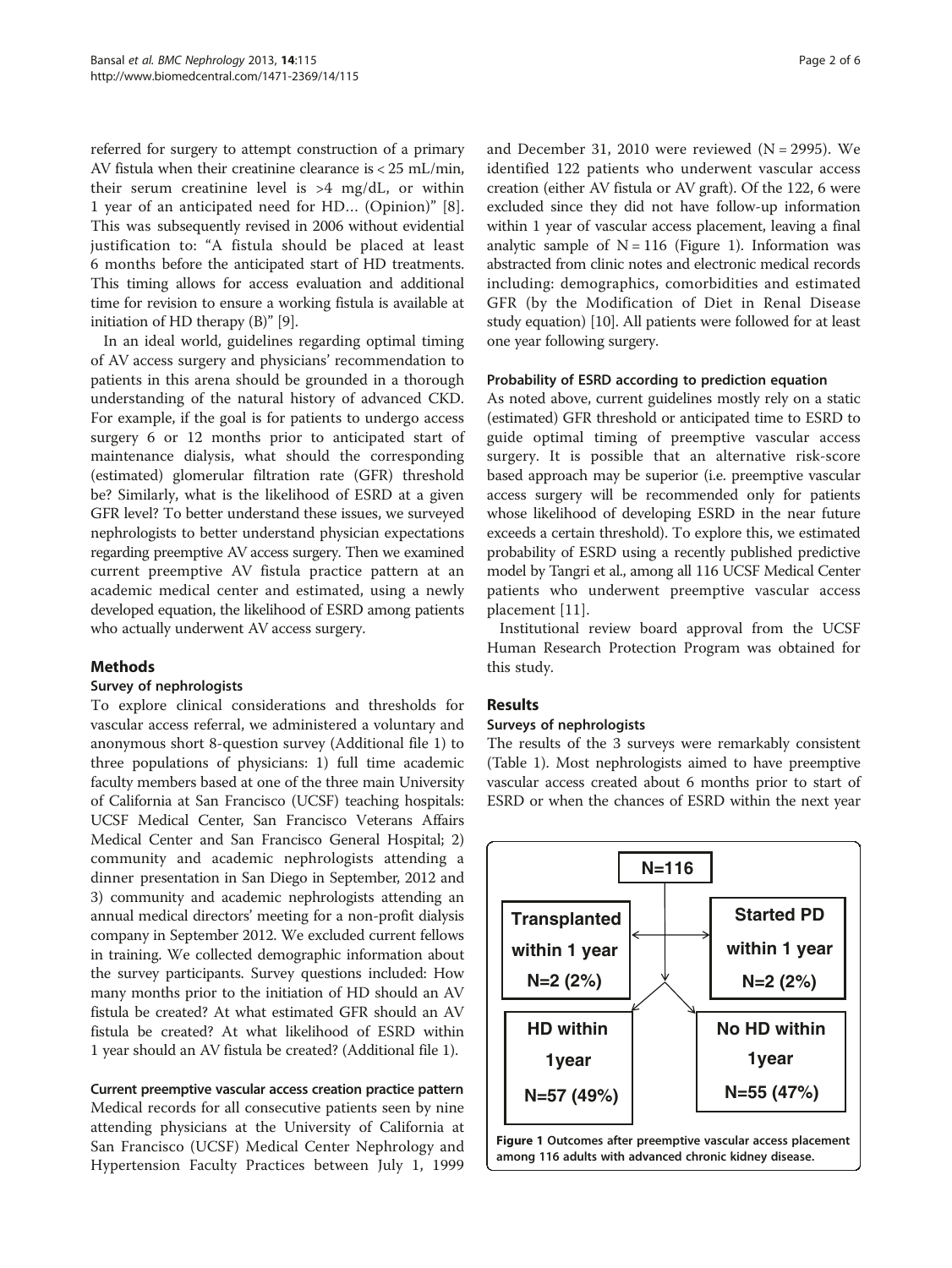|                                                                                                                                                              | <b>UCSF Nephrologists</b><br>San Diego nephrologists |                                       | <b>Medical directors</b>              |  |
|--------------------------------------------------------------------------------------------------------------------------------------------------------------|------------------------------------------------------|---------------------------------------|---------------------------------------|--|
|                                                                                                                                                              | $(N = 16)$                                           | $(N = 8)$                             | $(N = 29)$                            |  |
| Survey participant characteristics                                                                                                                           |                                                      |                                       |                                       |  |
| Age, years, mean(SD)                                                                                                                                         | 46.1 (13.0)                                          | 43.1(7.2)                             | 51 (10.4)                             |  |
| Years in practice, median [IQR]                                                                                                                              | 10.0 [2.0,21.0]                                      | $8.5$ [6.0,12.0]                      | 15.0 [10.0, 25.0]                     |  |
| <b>Survey questions</b>                                                                                                                                      |                                                      |                                       |                                       |  |
| "How many months before the initiation of hemodialysis<br>do you think an AV fistula should be created?" mean (SD)                                           | 6(2)                                                 | 6(2)                                  | 6(3)                                  |  |
| "At what estimated GFR should an AV fistula be created?"<br>mean (SD)                                                                                        | 18.0 (4.0) ml/min/1.73 m <sup>2</sup>                | 18.6 (3.8) ml/min/1.73 m <sup>2</sup> | 17.5 (3.6) ml/min/1.73 m <sup>2</sup> |  |
| "Do you think that surgery to create an AV fistula should<br>be done when the likelihood of developing ESRD in the<br>next year is at or above", % mean (SD) | 67 (14)%                                             | 66 (19)%                              | 68 (17) %                             |  |

<span id="page-2-0"></span>Table 1 Survey of practicing nephrologists on timing of preemptive vascular access placement

is two-thirds or greater. The estimated GFR level at which they believe match these conditions is approximately  $18 \text{ ml/min}/1.73 \text{ m}^2$ .

Outcomes after preemptive vascular access placement

Among the 116 patients who underwent preemptive vascular access creation at UCSF, the mean age was 64.3  $(\pm 14.5)$  and the mean estimated GFR was 16.1 ( $\pm 6.8$ ) ml/min/1.73 m<sup>2</sup> at the time of access creation (Table 2). The vast majority of the patients underwent surgery for AV fistula ( $N = 109$ ; 94%) with the remainder undergoing surgery for AV graft. In the year after surgery, only 57 out of the 116 patients (49.1%) patients initiated maintenance HD (Figure [1](#page-1-0)). There were no deaths. Mean time from access placement to ESRD was  $5$  ( $\pm 4$ ) months. Patients who initiated HD within 1 year were more likely to have coronary heart disease (47% vs. 22%;  $p = 0.005$ ) and had lower estimated GFR level at the time of vascular access construction (13.8 vs. 18.6 ml/min/1.73 m<sup>2</sup>; p < 0.001).

## Table 2 Baseline characteristics of patients with preemptive vascular access placement at the time of access construction at University of California, San Francisco

 $(N = 116)$ 

| Characteristic                                         |                     |  |
|--------------------------------------------------------|---------------------|--|
| Age, mean (SD), y                                      | 64.3 (14.5)<br>48.3 |  |
| Male (%)                                               |                     |  |
| Race (%)                                               |                     |  |
| White                                                  | 30.2                |  |
| Black                                                  | 24.1                |  |
| Asian                                                  | 36.2                |  |
| <b>Hispanics</b>                                       | 5.2                 |  |
| Other                                                  | 4.3                 |  |
| Estimated GFR, mean (SD), ml/min/1.73 m <sup>2</sup> * | 16.1(6.8)           |  |
| AV Fistula (%)                                         | 94.0                |  |
| AV Graft (%)                                           | 6.0                 |  |

\*calculated by the MDRD equation.

There were no other obvious differences in co-morbid conditions or etiology of CKD.

## Probability of ESRD according to prediction equation

Among the 116 patients at UCSF who underwent AV access surgery, the Tangri risk score could be calculated only for 67 patients, as the rest never had their urine albuminuria quantified (most had urine total protein quantified instead). The mean and median time between vascular access surgery and measurement of urine albuminuria was 11.2 (17.9) months and 3.3 (IQR 1.3-13.4) months, respectively, among the 67 patients. The calculated 2-year probability of ESRD was  $61 \pm 29\%$  for patients who in fact did develop ESRD within 1 year  $(N = 37)$ and  $33 \pm 21\%$  for the patients who did not develop ESRD within 1 year ( $N = 30$  $N = 30$  $N = 30$ ) ( $p < 0.001$ ) (Table 3). Very similar results were seen when we limit the comparison to the 49 patients who have urine albumin quantified within a year of the AV access surgery (also 61% vs. 34%, p < 0.001) (Table [3](#page-3-0)).

#### **Discussion**

Our study contributes novel information to the literature by quantifying the targets and expectations of practicing nephrologists with regard to timing of preemptive AV access surgery. Respondents to our surveys reveal that they anticipate an estimated GFR of around 18 ml/min/ 1.73  $m<sup>2</sup>$  is about 6 months prior to start of ESRD or when the likelihood of ESRD within the next year is more than two-thirds. We believe these data help us understand the observed current preemptive AV access surgery practice patterns—and why numerous patients do not start dialysis within 12 months after surgery.

To our knowledge, prior to 2011, only two papers examined rates of ESRD after preemptive creation of dialysisAV access. O'Hare et al. investigated only U.S. military veterans [\[12](#page-5-0)] and Weber et al. only Canadian patients [\[13](#page-5-0)]. Since we initiated our study, two more relevant papers have been published. Kimball et al.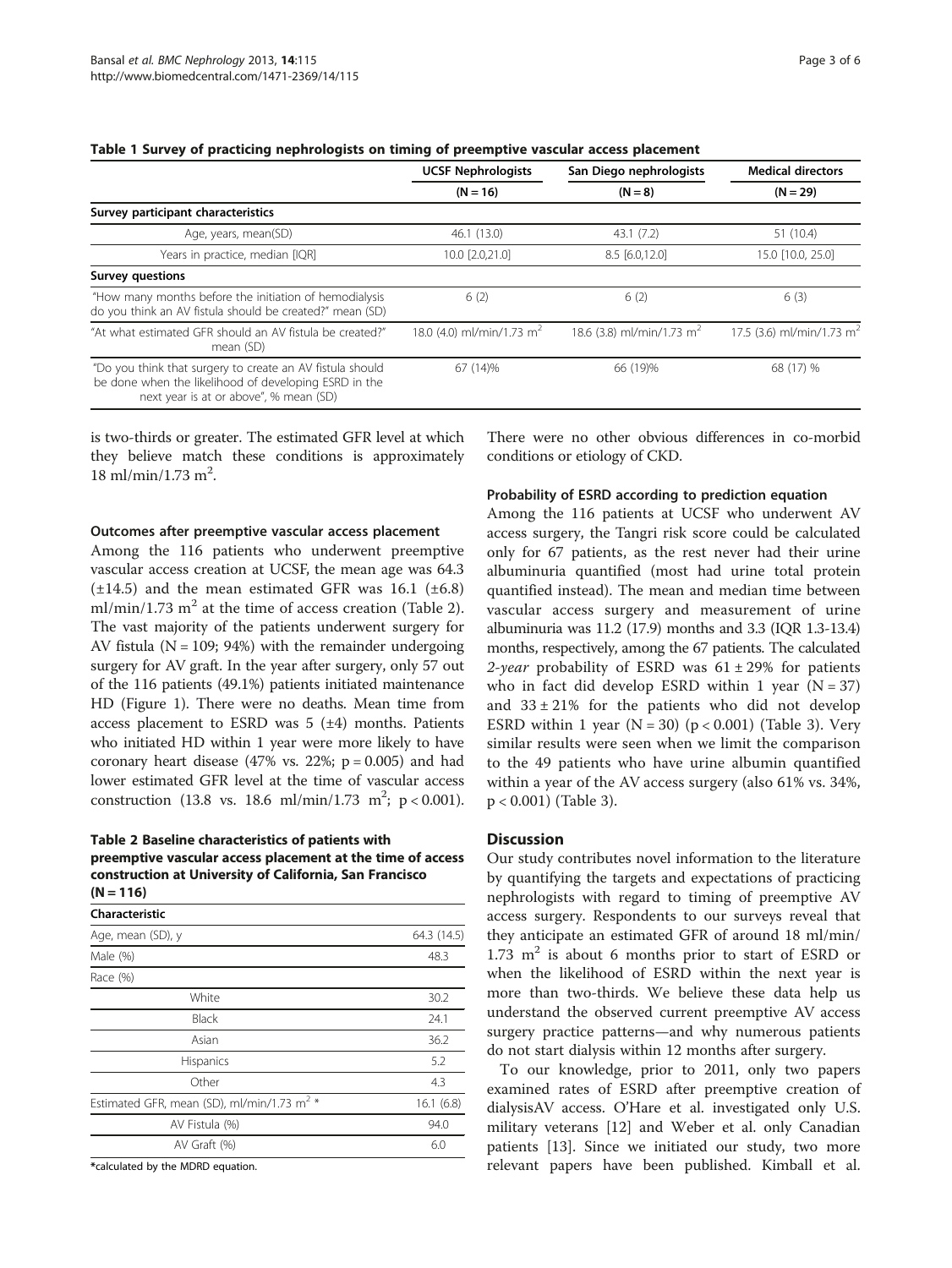|                                                                                               |               | Hemodialysis within 1-year of AV<br>access surgery |                 |
|-----------------------------------------------------------------------------------------------|---------------|----------------------------------------------------|-----------------|
|                                                                                               |               | Yes<br>$N = 37$                                    | No<br>$N = 30$  |
|                                                                                               |               |                                                    |                 |
| 2-year risk of ESRD by Tangri equation in all patients with measured albuminuria ( $N = 67$ ) | Mean $\pm$ SD | $61\% + 29\%$                                      | $33\% \pm 21\%$ |
|                                                                                               | Median (IQR)  | 66% (40% -83%)                                     | 28% (19% - 39%) |
| 2-year risk of ESRD by Tangri equation in patients with albuminuria measured within 1 year    |               | $N = 26$                                           | $N = 23$        |
| of vascular access surgery $(N = 49)$                                                         | $Mean + SD$   | $61\% + 30\%$                                      | $34\% \pm 22\%$ |
|                                                                                               | Median (IOR)  | 65% (40%-84%)                                      | 28% (19%-38%)   |

#### <span id="page-3-0"></span>Table 3 Predicted risk of ESRD among patients who did undergo pre-emptive AV access surgery

investigated outcomes among two academic centers in the U.S. (Denver and Portland) [\[14\]](#page-5-0) and Oliver et al. leveraged a province-wide data base in Ontario, Canada [[15](#page-5-0)]. Results across these four published studies (O'Hare [[12](#page-5-0)], Weber [[13](#page-5-0)], Kimball [\[14](#page-5-0)], Oliver [[15](#page-5-0)]) and ours are quite similar. The rate of initiating dialysis one year after preemptive AV access surgery was 57% in O'Hare [\[12\]](#page-5-0), 57% in Oliver [[15](#page-5-0)], and 49% at UCSF Medical Center (53% if PD were counted). The mean estimated GFR at time of preemptive AV access placement was 16.1 ml/min/1.73  $m^2$  in our study and 17.7 ml/min/1.73 m<sup>2</sup> in the O'Hare study [[12](#page-5-0)]. In the Kimball paper, 108 out of 150 of their patients had stage 4 CKD at time of surgery (i.e. estimated GFR above  $15$  ml/min/ $1.73$  m<sup>2</sup>). The study by Oliver et al. [[15\]](#page-5-0) did not have information about estimated GFR at the time of surgery. Estimated GFR at time of surgery was lower at 12 ml/min/1.73  $m^2$  in the Canadian study by Weber et al. and that study had a higher rate of start of dialysis initiation after surgery (although their data were not presented in a directly comparable manner).

Of note, the observed estimated GFR in the U.S. studies—O'Hare, Kimball and ours--matches quite well with what 3 different groups of U.S. nephrologists report their target estimated GFR to be at the time of AV fistula creation  $(\sim 18 \text{ ml/min}/1.73 \text{ m}^2)$  $(\sim 18 \text{ ml/min}/1.73 \text{ m}^2)$  $(\sim 18 \text{ ml/min}/1.73 \text{ m}^2)$  (Table 1).

One hypothesis which can explain these findings is that many U.S. nephrologists do not have a good appreciation of the natural history of disease in advanced CKD. We consistently overestimate the estimated GFR level at which dialysis is imminent. The goals of placing preemptive AF fistulas as expressed by the nephrologists are to have this procedure done about 6 months of starting dialysis, or when the risk of ESRD is judged to be two-third or more likely in the next year. That the relatively high estimated GFR selected is not consistent with these targets is illustrated by the few natural history studies of advanced CKD that exists. Levin et al. followed all CKD patient referred to nephrology in the province of British Columbia who had consistently low estimated GFR. Among those with estimated GFR 15–24 ml/min ( $N = 1905$ , mean age 68 years old), the cumulative risk of ESRD (receipt of dialysis or transplant) was only 11% after one year [\[16\]](#page-5-0). Among those

with estimated GFR < 15 (N = 647, mean age 67 y.o.) the cumulative ESRD risk was only 32% after one year [[16\]](#page-5-0). Similarly, O'Hare documented in a comprehensive national sample of U.S. veterans, that among in the 65–74 years old group, for those with estimated GFR 15–29 ml/min/1.73  $m^2$ , the one-year risk of ESRD was only 9%. And even for those with estimated GFR < 15 ml/ min/1.73 m<sup>2</sup>, the one-year risk of ESRD was only 51% (these rates do vary by age) [[17](#page-5-0)].

Guideline writers and nephrologists may not appreciate that the rate of loss of estimated GFR in advanced CKD can often be very slow. In both the Levin and the O'Hare studies, the median rate of decline of estimated GFR in advanced CKD on the order of  $2-3$  ml/min/1.73 m<sup>2</sup> per year [\[12,16\]](#page-5-0). Elderly patients in particular have on average slower progression by creatinine based estimated GFR. Furthermore, many patients remain with stable (or even improving) kidney function for months to years without progression. Frequent non-linear estimated GFR trajectory and non-progression has now clearly been documented also at earlier stages of CKD [\[18\]](#page-5-0).

We speculate that the targeting of a higher estimated GFR threshold then that which matched anticipated time to start of dialysis may have been influenced by the wide promulgation of the NKF KDOQI CKD guidelines. Since stage 5 CKD is labeled as "kidney failure," some may conflate estimated GFR of 15 ml/min/1.73 m<sup>2</sup> as being equivalent to imminent need for dialysis. This notion may have been enforced by high profile studies which designate estimated GFR < 15 ml/min/1.73 m<sup>2</sup> without dialysis as being "untreated" "kidney failure" [[19](#page-5-0)], although recent initiatives by KDIGO have attempted to distinguish between stage 5 requring dialysis versus stage 5 disease not requiring dialysis [[20](#page-5-0)].

While one can debate whether or not having approximately half of the patients starting dialysis within one year after AV access surgery is a high or low percentage, this discussion does not diminish the conclusion that nephrologists' stated goals are internally inconsistent.

Unfortunately, it does not appear likely that the currently best available prediction equation regarding risk of ESRD will be directly helpful in guiding clinical decision making.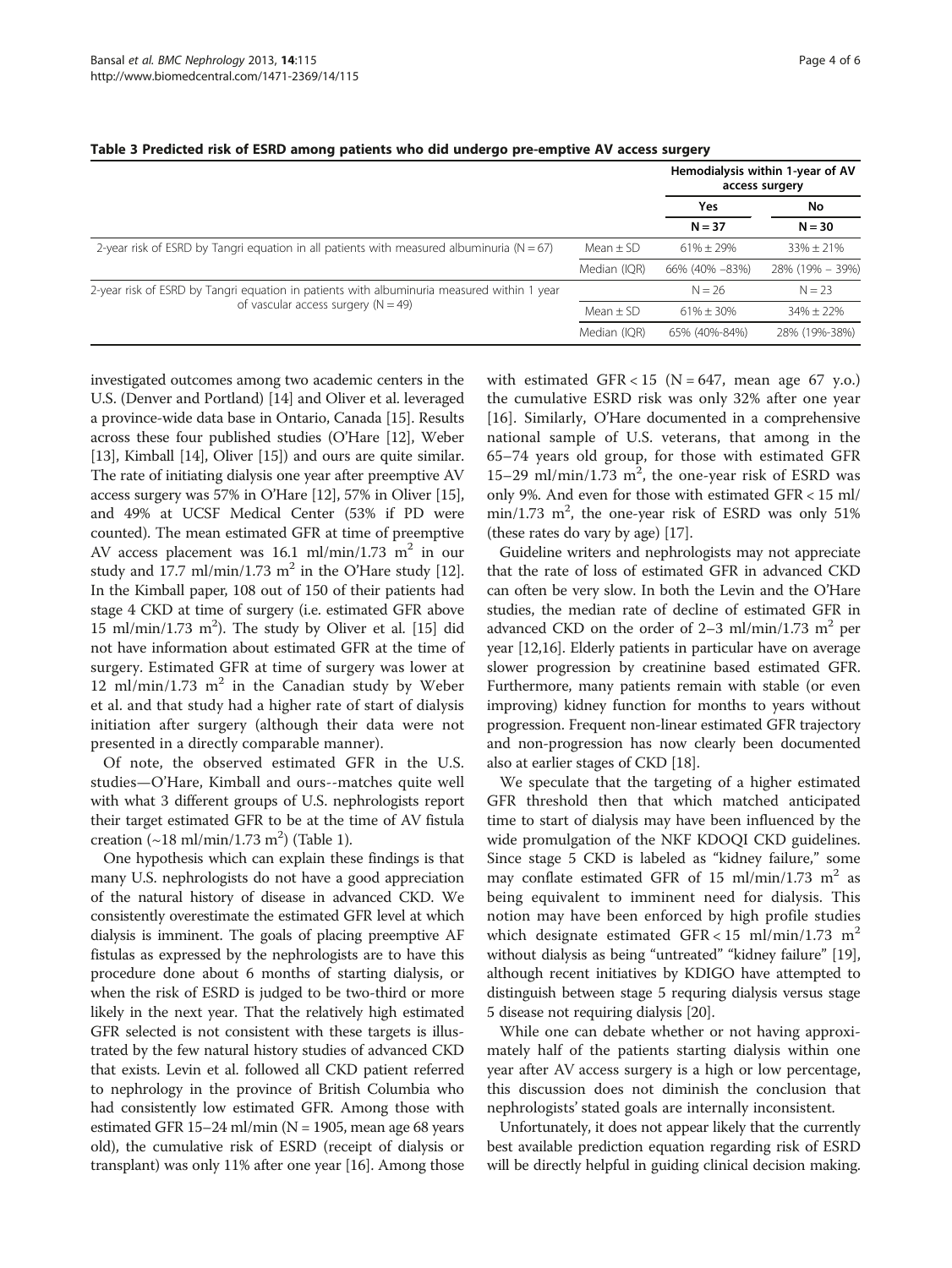<span id="page-4-0"></span>While the Tangri equation has some discriminating power (i.e. assessed 2-year risk of ESRD to patients who did go on to receive hemodialysis within a year is higher than the assessed risk for those who did not), the absolute predicted risks are quite far from observed risks (the two groups in Table [3](#page-3-0) have actual observed 1-year risks of 100% and 0%). This suboptimal performance means that the equation cannot be introduced into clinical practice.

We believe that our results and the prior literature point out the need for more studies to better understand the natural history of advanced CKD. Unlike during earlier phases of CKD, when management is unlike to change substantially when GFR declines by 5 or 10 ml/min/  $1.7 \text{ m}^2$ , during advanced CKD nephrologists must make many important decisions over a relatively narrow range of GFR. Missing the window for AV fistula creation is certainly undesirable and this has been much emphasized in the literature. Although this "window" may be later than what has been generally practiced as earlier hemodialysis start has not been associated with significant improvement in cardiovascular events or survival [\[21,22](#page-5-0)]. Excessively early placement is also not optimal since surgery incurs pain and discomfort and risk of steal syndrome, high output heart failure and other problems. Some patients with advanced CKD would die without needing HD and would have been better off not undergoing preemptive vascular access surgery. A better understanding of the natural history of CKD in generalizable populations, with emphasis on understanding difference within particular patient subgroups, will be key to improve practice patterns and patient outcomes.

Our study had several strengths. We were able to study the natural history of CKD from both the patient and provider perspectives, which revealed inconsistencies in the minds of nephrologists on timing of access placement in relation to the natural history of progression of advanced CKD. Detailed chart review was performed consistently by a single senior nephrology fellow. Our study had some limitations as well. Our survey sample size was small and our survey was only administered to physicians practicing in California. Our study focused on eGFR thresholds for referral to vascular access placement, however we acknowledge that proteinuria is a very important determinant of renal prognosis. Our chart review study was based on only one academic medical center and not large. In a supplementary analysis, we also reviewed the charts of all consecutive patients seen in the San Francisco Veterans Affairs Medical Center Nephrology clinic between July 1, 2009 and June 30, 2010  $(N = 199)$  and found similar results. Over this time period, 20 patients underwent preemptive vascular access creation (at mean estimated GFR 21 ml/min/1.73 m<sup>2</sup>). Among them, only 7 (35%) proceeded to HD within one year of vascular access creation. One patient died prior to needing dialysis. More importantly, as described above, the estimated GFR at the time of AV access surgery and the rates of ESRD following surgery we noted are similar to findings from other studies in diverse settings.

### **Conclusions**

In conclusion, while opinion leaders continue to advocate placement of AV fistulae at 20 ml/min/1.73  $m^2$  [\[23](#page-5-0)], based on everything we know so far, using this threshold will result in surgery in many patients possibly years before start of HD and will lead to unnecessary surgery procedures in numerous patients who never progress to ESRD. A more personalized approach is needed.

## Additional file

[Additional file 1: Appendix.](http://www.biomedcentral.com/content/supplementary/1471-2369-14-115-S1.docx) Physician Survey.

#### Abbreviations

AV: Ateriovenous; CKD: Chronic kidney disease; ESRD: End-stage renal disease; HD: Hemodialysis.

#### Competing interest

The authors declare that they have no competing interest.

#### Authors' contributions

NB was responsible for study design, data analysis and manuscript preparation, CH was responsible for data collection and manuscript preparation, DM was responsible for data collection, KLJ assisted in data collection and preparation of manuscript and CYH was responsible for study design, data oversight and manuscript preparation. All authors read and approved the final manuscript.

#### Acknowledgements

We would like to thank Dr. Joachim Ix of UC San Diego and Dr. Brigitte Schiller of Satellite Dialysis for facilitating the surveys. Supported by the National Institutes of Health K23DK88865 (Dr. Bansal), K24 DK85153 (Dr. Johansen), K24 DK92291 (Dr. Hsu) and UCSF Resource Allocation Program for Trainees Pathways Explore Summer Fellowship (Mr. Murphy).

#### Received: 1 February 2013 Accepted: 21 May 2013 Published: 28 May 2013

#### References

- Xue JL, Dahl D, Ebben JP, Collins AJ: The association of initial hemodialysis access type with mortality outcomes in elderly Medicare ESRD patients. Am J Kidney Dis 2003, 42(5):1013–1019.
- Astor BC, Eustace JA, Powe NR, Klag MJ, Fink NE, Coresh J: Type of vascular access and survival among incident hemodialysis patients: the choices for healthy outcomes in caring for ESRD (CHOICE) study. J Am Soc Nephrol 2005, 16(5):1449–1455.
- 3. Fistula First. [www.fistulafirst.org.](http://www.fistulafirst.org)
- 4. Murad MH, Sidawy AN, Elamin MB, Rizvi AZ, Flynn DN, McCausland FR, McGrath MM, Vo DH, El-Zoghby Z, Casey ET, Duncan AA, Tracz MJ, Erwin PJ, Montori VM: Timing of referral for vascular access placement: a systematic review. J Vasc Surg 2008, 48(5 Suppl):31S-33S.
- 5. Sidawy AN, Spergel LM, Besarab A, Allon M, Jennings WC, Padberg FT, Murad MH, Montori VM, O'Hare AM, Calligaro KD, Macsata RA, Lumsden AB, Ascher E: The society for vascular surgery: clinical practice guidelines for the surgical placement and maintenance of arteriovenous hemodialysis access. J Vasc Surg 2008, 48:2S–25S.
- 6. Jindal K, Chan CT, Deziel C, Hirsch D, Soroka SD, Tonelli M, Culleton BF: Hemodialysis clinical practice guidelines for the Canadian Society of Nephrology. J Am Soc Nephrol 2006, 17(3 Suppl 1):S1–S27.